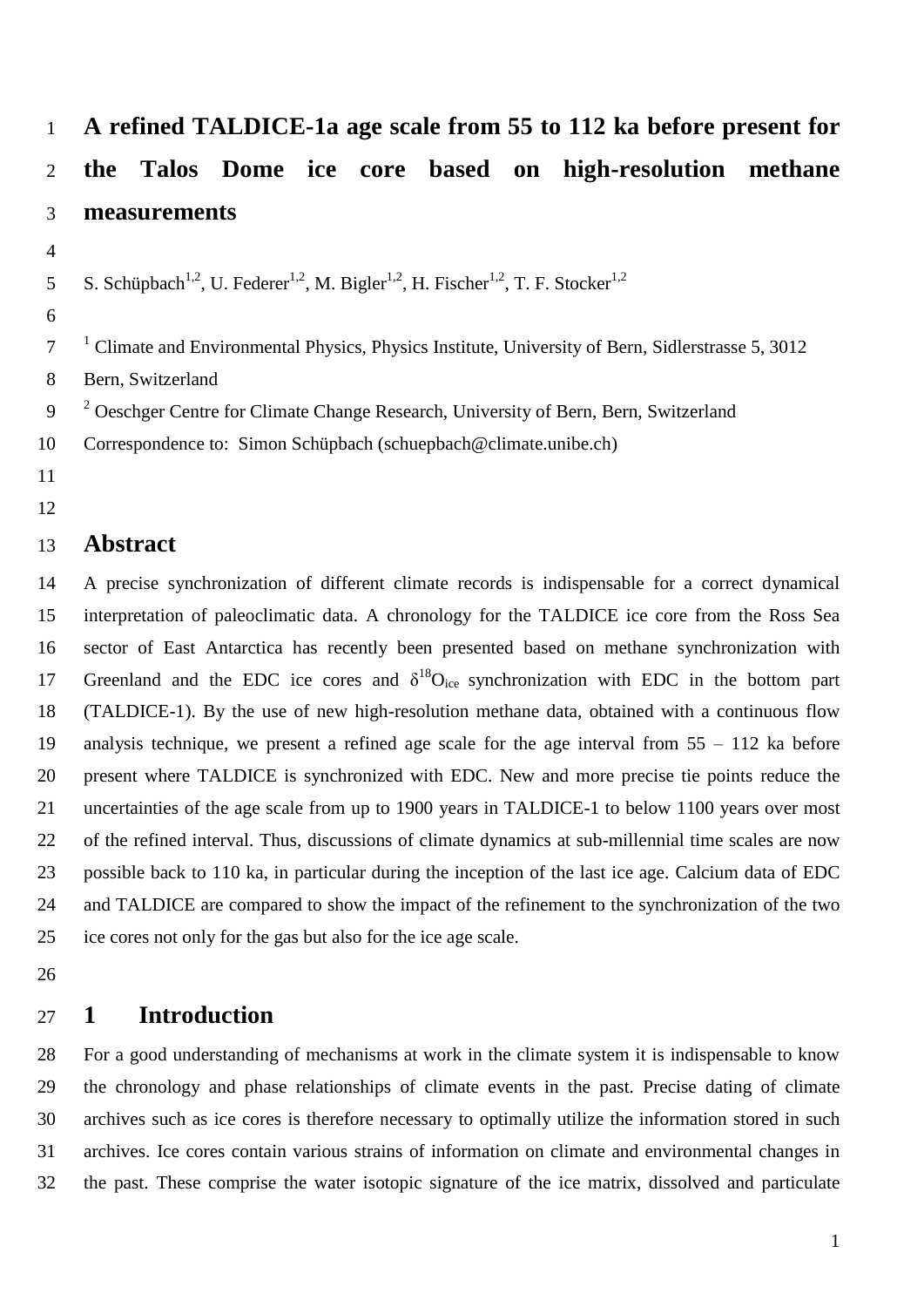aerosol tracers as well as the gas composition of the atmosphere all in one climate archive. Accordingly, synthesizing these strains of ice core information circumvents crucial cross-dating issues that affect the comparison of independent climate archives. For the comparison of different ice cores absolute dating of each core is not necessary, it is sufficient to synchronize the records properly by the use of a global tracer. Air trapped in polar ice cores has the unique property of containing global tracers of the atmosphere, which show the same variations over time at drilling sites on both hemispheres. Thus, it is possible to build relative age scales of different ice cores by synchronizing the respective methane (CH4) records [\(Blunier and Brook, 2001;](#page-8-0) [Blunier et al., 1998;](#page-8-1) [Blunier et al.,](#page-8-2)  [2007;](#page-8-2) [Chappellaz et al., 1997;](#page-8-3) [EPICA, 2006\)](#page-9-0). Methane is particularly well suited for such a synchronization because abrupt concentration changes have been observed over large periods back to 800 thousand years before present (ka BP) not only at glacial-interglacial transitions but also during glacial times, especially during Dansgaard-Oeschger (DO) events [\(Brook et al., 2000;](#page-8-4) [Chappellaz et](#page-8-3)  [al., 1997;](#page-8-3) [Huber et al., 2006;](#page-9-1) [Loulergue et al., 2008;](#page-9-2) [Spahni et al., 2005\)](#page-10-0). Most probably, present-day interhemispheric mixing time of about one year [\(Warneck, 1988\)](#page-10-1) and atmospheric lifetime in the order of 10 years [\(Lelieveld et al., 1998\)](#page-9-3) did not change substantially under the past conditions of the studied period. Thus, these abrupt CH<sup>4</sup> concentration changes are global time markers which are well archived in all polar ice cores.

 The synchronization of ice cores is limited by the mixing of the air in the firn before bubble close-off which causes different age distributions of the enclosed gas depending on accumulation and temperature at the drilling site. This age distribution as well as the firnification process can be modelled [\(Goujon et al., 2003;](#page-9-4) [Schwander et al., 1993;](#page-10-2) [Spahni et al., 2003\)](#page-10-3) within its model uncertainties. It has been shown that additional uncertainties of methane tie points of up to 200 years can be caused by different gas enclosure characteristics at different drilling sites [\(Köhler et al.,](#page-9-5)  [2011\)](#page-9-5). Even larger errors may arise for very low accumulation rate sites (such as Vostok, Dome Fuji 58 or Dome C), where firmification models seem to be in contradiction with  $\delta^{15}N_2$  measurements [\(Landais et al., 2006\)](#page-9-6). Another important limitation usually is the limited resolution of the methane records. Records with higher resolution preserve fast concentration changes better. Therefore, tie points can be defined more precisely.

 The first official chronology (TALDICE-1) of the deep ice core TALDICE (TALos Dome Ice CorE) at Talos Dome in the Ross Sea sector of East Antarctica (72°47′ S, 159°11′ E), based on an inverse model [\(Lemieux-Dudon et al., 2010\)](#page-9-7) and methane synchronization with Greenland ice cores [\(Blunier](#page-8-2)  [et al., 2007\)](#page-8-2) (0–50 ka BP) and the EPICA Dome C (EDC) ice core [\(Loulergue et al., 2008;](#page-9-2) [Spahni et](#page-10-0)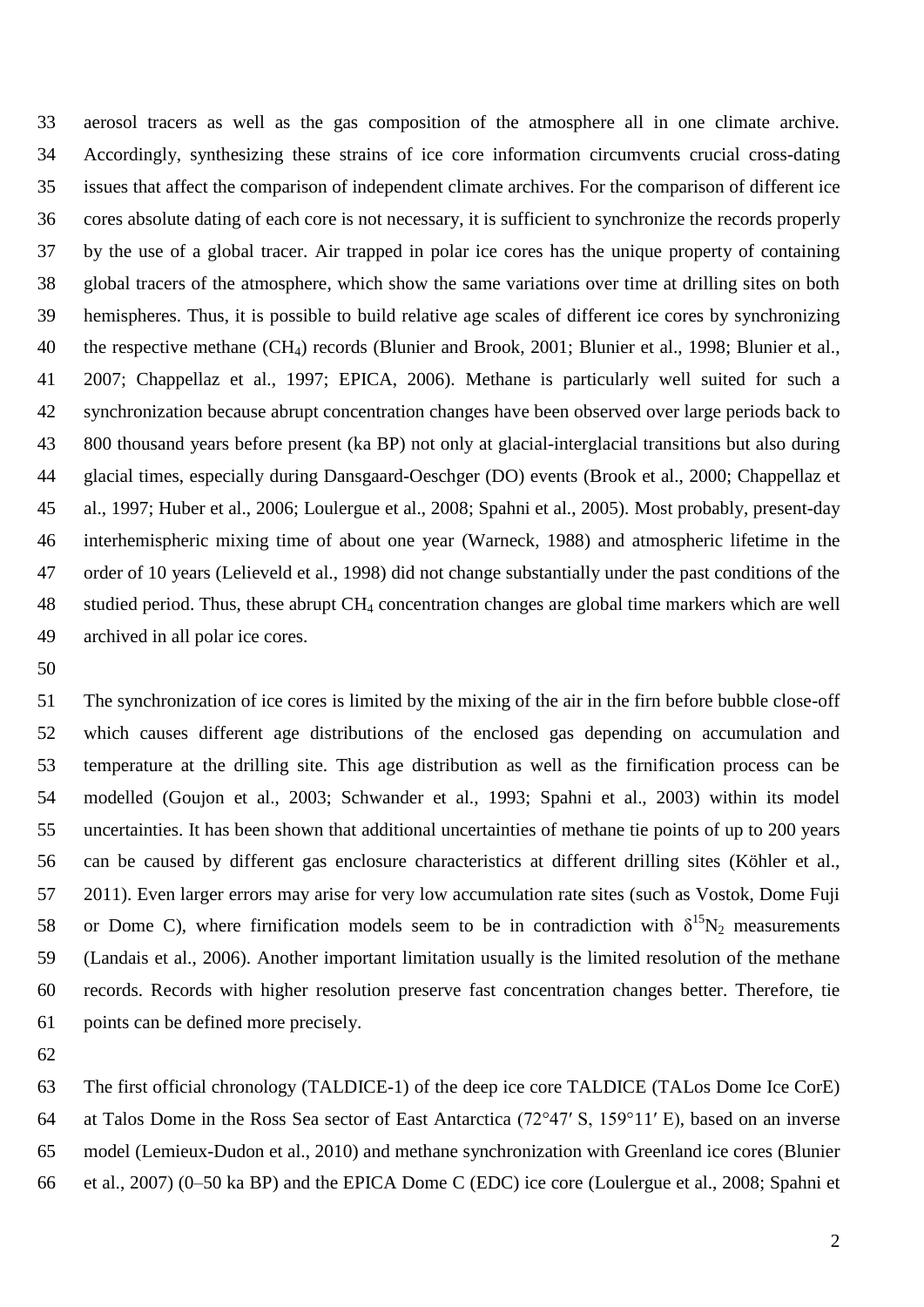[al., 2005\)](#page-10-0) (50–140 ka BP) as well as  $\delta^{18}O_{ice}$  synchronization with EDC for ages older than 140 ka, has recently been published by Buiron et al. [\(2011\)](#page-8-5). The well-resolved (mean resolution of 87 years) TALDICE methane record was synchronized with the Greenland record back to 50 ka BP. Relative age uncertainty of TALDICE-1 remains lower than 600 years in this period (except for the Last Glacial Maximum where abrupt methane variations are missing). However, for the time period from 50–140 ka BP where the methane synchronization was made with the EDC ice core, the age uncertainty increases to 2 ka, mainly due to the coarse resolution (mean resolution of 620 years) of the TALDICE methane record. Note that all ages in ka BP given in this paper are relative to 1950 AD.

 The purpose of this paper is to apply a new continuous measurement technique for methane [\(Schüpbach et al., 2009\)](#page-10-4) and to produce a high-resolution CH<sup>4</sup> record for the early part of the last ice age. In the new record we define 12 new age tie points which result from the high-resolution record. With these additional constraints we are able to present a refined age scale (TALDICE-1a) for the time period from 55–112 ka BP based on the TALDICE-1 age scale. The impact of the refinement of the age scale to the synchronization of TALDICE and EDC ice cores is shown by a comparison of 83 Calcium  $(Ca^{2+})$  records of the two cores in a selected interval. This provides an independent means of verifying the quality of the revised age scale TALDICE-1a.

86 The paper is organised as follows. In Sect. 2 we describe the new high-resolution CH<sub>4</sub> data and the construction of the revised age scale. Section 3 presents a discussion of the implications of the new time scale, in particular on ice-based records, and conclusions are given in Sect. 4.

#### **2 Experimental methods and age scale construction**

 Methane measurements on TALDICE were performed with a new on-line melting technique using a Continuous Flow Analysis (CFA) system [\(Schüpbach et al., 2009\)](#page-10-4) in the depth interval from 1187 m to 1488 m. These measurements cover the section where TALDICE was synchronized with the EDC ice core (1228 m to 1428 m, Buiron et al., 2011) by use of discrete methane measurements using a traditional melt-refreeze extraction method [\(Chappellaz et al., 1997;](#page-8-3) [Spahni et al., 2005\)](#page-10-0). The new on-line record yields a mean depth resolution of 26 cm, compared to a mean depth resolution of 1.52 m of the methane record used for the synchronization with the EDC record by Buiron et al. [\(2011\)](#page-8-5). 98 Even though the precision of the on-line measurements is lower (1  $\sigma$  of 15 – 20 ppbv) than the one of 99 the discrete measurements (1  $\sigma$  of 10 ppbv) and absolute calibration is an issue, the new dataset is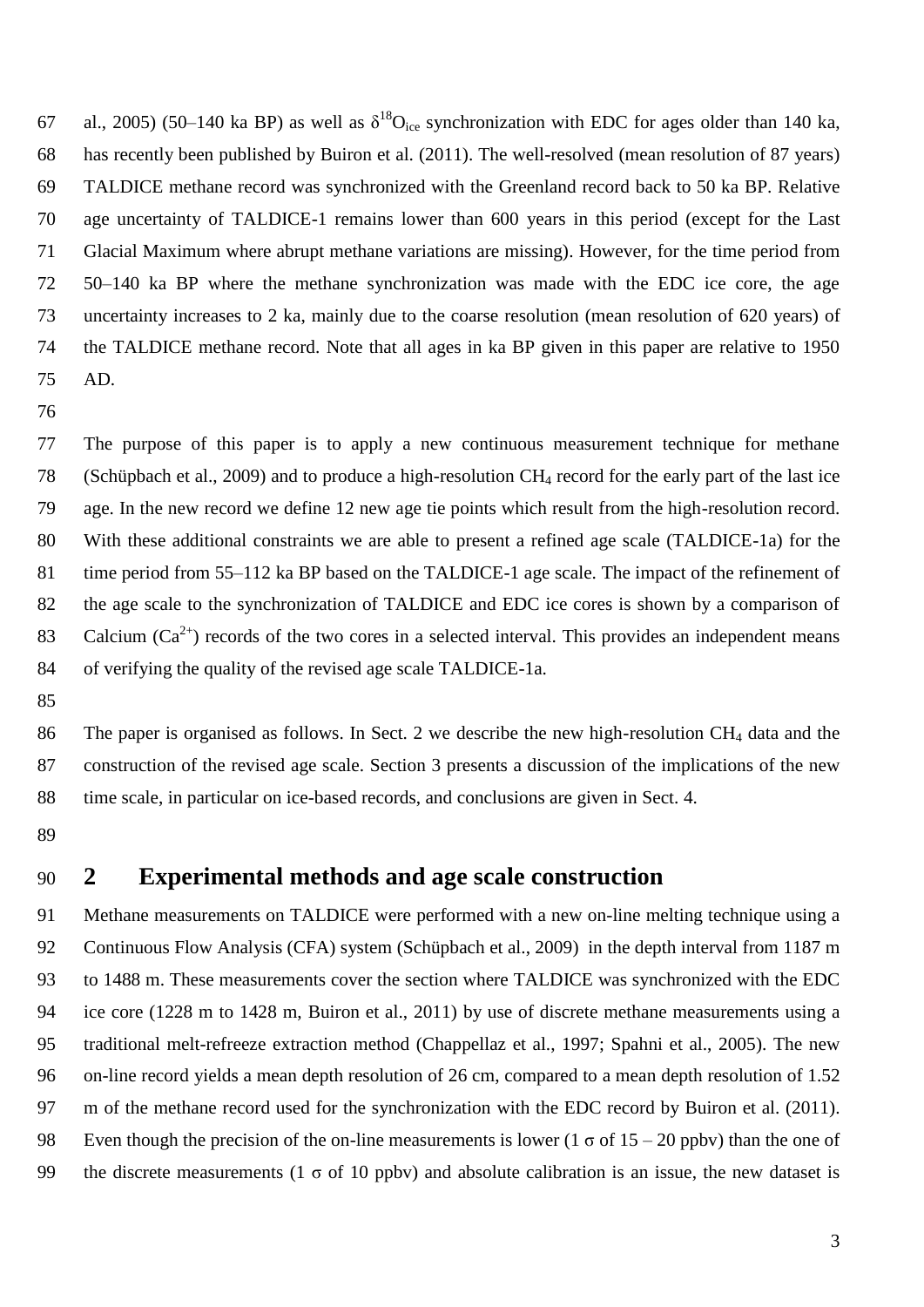very well suited for a refined synchronization of the TALDICE and the EDC methane records. This is due to the considerably higher depth resolution and the magnitude of atmospheric CH<sup>4</sup> variability which is in the range of 350 ppb to 750 ppb during the last glacial period. This allows for the 103 definition of more tie points with better precision. Gaps in our high-resolution CH<sub>4</sub> record (see Fig. 3) longer than 1 m were caused either by several distinct ash layers in the ice core that were not measured with CFA (3 m at 86.5–88.5 ka, 2 m at 107–109 ka and 4 m at 111.5–115 ka BP) or maintenance of the GC system (12 m at 61–64 ka BP) while CFA measurements were continued.

 A methane record covering the Antarctic Cold Reversal (ACR) was measured with the same method on TALDICE and presented in Schüpbach et al. [\(2009\)](#page-10-4). This record features a nominal resolution of 3–10 years. However, no large concentration variations of methane in the air trapped in ice are possible within such short time periods due to the slow bubble close-off process [\(Schwander et al.,](#page-10-2)  [1993\)](#page-10-2). Therefore, the data were filtered by a binomial 5-point filter to smooth out artificial variations induced by the measurement uncertainty without corrupting the signal over fast concentration increases or decreases. Since these high-frequency variations are a measurement artefact, the filter is not applied on a constant time window but always over five consecutive data points, i.e. on a constant depth interval. This same filter was applied for all the high-resolution data presented in this work featuring similar depth resolution but much lower resolution in time (mean temporal resolution of 103 years) than the data covering the ACR. In doing so, measurement artefacts are filtered 119 reliably, but atmospheric  $CH_4$  variations are potentially smoothed since the mean temporal resolution of the CFA-CH<sup>4</sup> record presented in this study is in the order of magnitude of the bubble close-off time. However, the potential smoothing of atmospheric variations does not have implications on the result of the synchronization of the CH<sup>4</sup> records of TALDICE and EDC.

 The filtered high-resolution methane record was then synchronized to the EDC methane data by visually matching fast transitions in the two methane records. The tie points are chosen at mid-slope of the transitions at the onset of Dansgaard-Oeschger (DO) events or at the maxima of very short methane peaks (e.g. the very pronounced event at 58,600 ka BP preceding DO 17 in Fig. 1). Due to the high resolution of the new Talos Dome methane record the uncertainty of the visual matching remains lower than 300 years (compared to 400–1500 years in Buiron et al. 2011) in the discussed depth interval. This uncertainty only depends on the resolution of both records and is calculated as the square root of the sum of squares of the EDC and TALDICE time resolution at the respective tie 132 point (see Table 1). Not included in this uncertainty is the additional synchronization error caused by different bubble close-off characteristics of Dome C and Talos Dome. This additional error is lower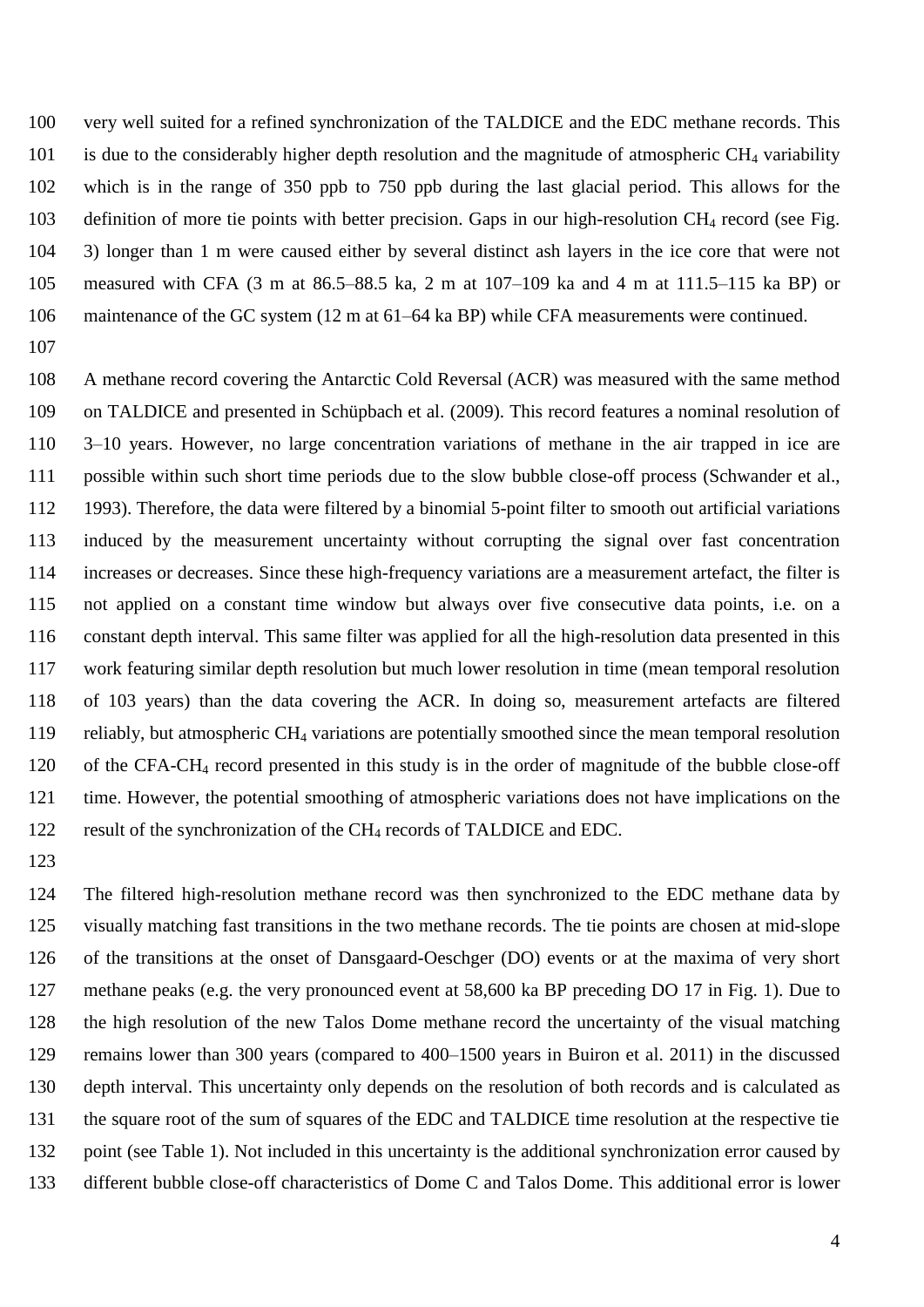than the 200 years calculated by Köhler et al. [\(2011\)](#page-9-5). This is because Köhler et al. [\(2011\)](#page-9-5) compare the EDC and NGRIP ice cores where bubble close-off characteristics are very different. The close- off characteristics of TALDICE is more similar to those of EDC, resulting in smaller synchronization uncertainties. In order to obtain the uncertainty of the absolute gas age of each tie point, the uncertainties caused by visual matching has to be added to the inherent uncertainty of the EDC3 age scale of 1–4 ka BP in the interval discussed in this work [\(Parrenin et al., 2007\)](#page-9-8).

 As the TALDICE-1 age scale both for ice and gas is based on gas tie points only (for ages younger than 141 ka BP), shifting the gas tie points has direct implications on the age of the ice. The age difference between the gas and the ice at the same depth (Δage) is largely dependent on the accumulation rate. Since changes in the accumulation rate in the refined age scale caused by shifting tie points do not exceed 16%, i.e. stay well within the uncertainty of the accumulation rate given by 146 Buiron et al. [\(2011\)](#page-8-5) ( $\pm 20\%$ ), we applied the modeled  $\Delta$ age of TALDICE-1 to the refined gas age scale in order to derive the age of the ice at the corresponding depth.

149 Soluble calcium  $(Ca^{2+})$ , a tracer for mineral dust input, was analyzed on the entire TALDICE with a well-established CFA system used for the determination of aerosol constituents in ice cores [\(Kaufmann et al., 2008\)](#page-9-9). In the depth interval from 1220 m to 1323 m discussed here a continuous 152 high-resolution Ca<sup>2+</sup> record was obtained except for a gap of four meters (1276–1280 m), where Ca<sup>2+</sup> 153 data are not available. The nominal depth resolution of the continuous  $Ca^{2+}$  record is typically 1 cm 154 [\(Bigler et al., 2006\)](#page-8-6), for the purpose of this study the high-resolution  $Ca^{2+}$  record is down-sampled to 155 a depth resolution of 50 cm to compare with the EDC  $Ca^{2+}$  record. The mean measurement error of 156 the Ca<sup>2+</sup> concentration record is estimated to be less than 10% [\(Röthlisberger et al., 2000\)](#page-10-5).

#### **3 Results and discussion**

 Figure 1 shows the Dome C methane record in the time interval from 50–86 ka BP on the EDC3 age scale [\(Loulergue et al., 2007;](#page-9-10) [Loulergue et al., 2008\)](#page-9-2) along with the discrete methane data on the TALDICE-1 age scale [\(Buiron et al., 2011\)](#page-8-5). With the new high-resolution methane data overlaid (orange line) discrepancies between the two age scales appear which could not be unambiguously detected with the discrete measurements only. For example at the onset of DO 17 preceded by a distinct precursor event the TALDICE-1 gas age is biased 1000 years towards older ages. Replacing the tie point at 59,800 years BP with a tie point at the peak of the precursor event (58,600 years BP on the EDC3 age scale) and thus shifting TALDICE-1 approx. 1000 years towards younger ages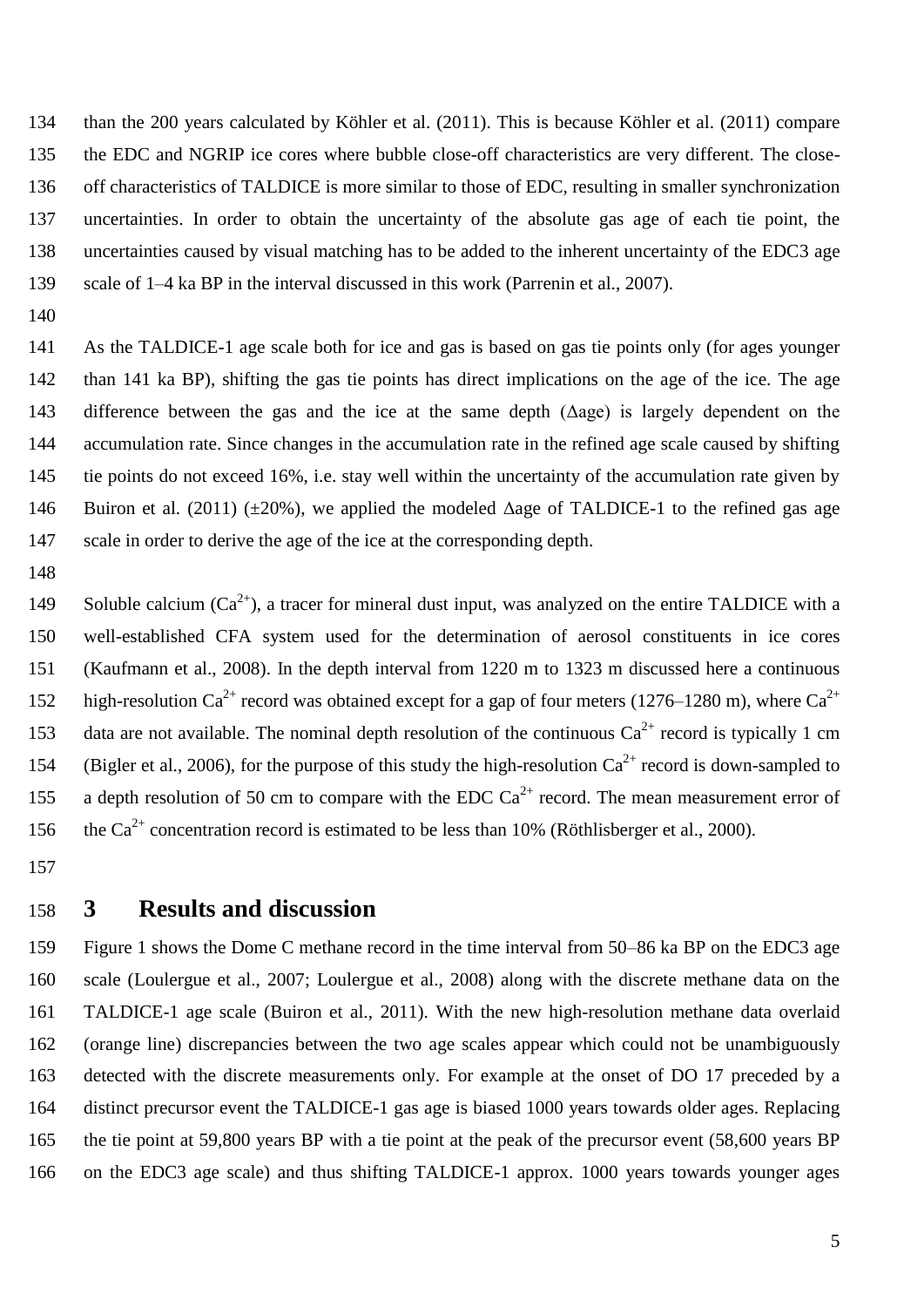while keeping the tie point at 71,200 years BP fixed (onset of DO 19) stretches the data in a way that an additional tie point at the onset of DO 18 becomes apparent (see Fig. 2).

 The same procedure has been applied for the entire period from 55–112 ka BP shown in Fig. 3. By matching all the fast transitions at the onsets of DO 16–24, precursor events or other distinct signals in the two methane records 12 new tie points were defined in the age interval from 55–112 ka BP, four of the tie points proposed by Buiron et al. [\(2011\)](#page-8-5) were adopted unchanged (see Table 1 and Fig. 174 3). Correlation coefficients between EDC CH<sub>4</sub> and CFA-CH<sub>4</sub> on the TALDICE-1 age scale and on the revised TALDICE-1a age scale have been calculated by linearly interpolating the CFA-CH<sup>4</sup> record to obtain concentration values in the high-resolution record at exactly the same age as the EDC data points. For the 208 data points in the investigated interval correlation on the TALDICE-1 178 age scale is  $r^2 = 0.68$  compared to  $r^2 = 0.81$  on the revised age scale. The TALDICE CH<sub>4</sub> data on the 179 whole interval of the refined age scale is shown in Fig. 3 along with the EDC CH<sub>4</sub> data. This new TALDICE-1a age scale is not meant to replace the TALDICE-1 age scale, it is rather a refinement of this age scale in the above mentioned time interval. Figure 4 (A) shows how much the gas age scale has been changed by the construction of the new age scale with respect to the original age scale over the entire depth interval of the age scale refinement. Largest shifts (up to 1200 years) can be observed in the period from 56–70 ka BP. In the older part the changes in the age scale are lower than 400 years. Due to new high-resolution methane data tie points between the TALDICE and EDC CH<sup>4</sup> records could be significantly constrained, yielding relative age uncertainties of 150–300 years compared to 400–1500 years at the tie points in the TALDICE-1 age scale. The uncertainty of the ice age derived from synchronized gas records depends mainly on the Δage uncertainties of both ice cores and of the uncertainty of the CH<sup>4</sup> match. Thus the better constrained gas tie points also reduce the uncertainty of the ice age scale, leading to relative age uncertainties between TALDICE and EDC of below 1100 years in the refined interval (except for the depth interval 1267–1290 m corresponding to 60–65 ka BP, where uncertainties reach up to 1500 years due to missing high- resolution CH<sup>4</sup> data) compared to maximum uncertainties of 1900 years in the same interval with the TALDICE-1 age scale. The uncertainties of the original TALDICE-1 ice age scale are compared to the new uncertainties of the TALDICE-1a ice age scale in the refined period in Fig. 4 (B). The new uncertainty is estimated by error propagation with unchanged Δage uncertainties in EDC and TALDICE and the reduced new uncertainty from the gas tie points. While discussions of climate dynamics at sub-millennial time scales were possible back to MIS 3.3 with the TALDICE-1 age scale, the refined age scale allows for such discussions back to MIS 5.3.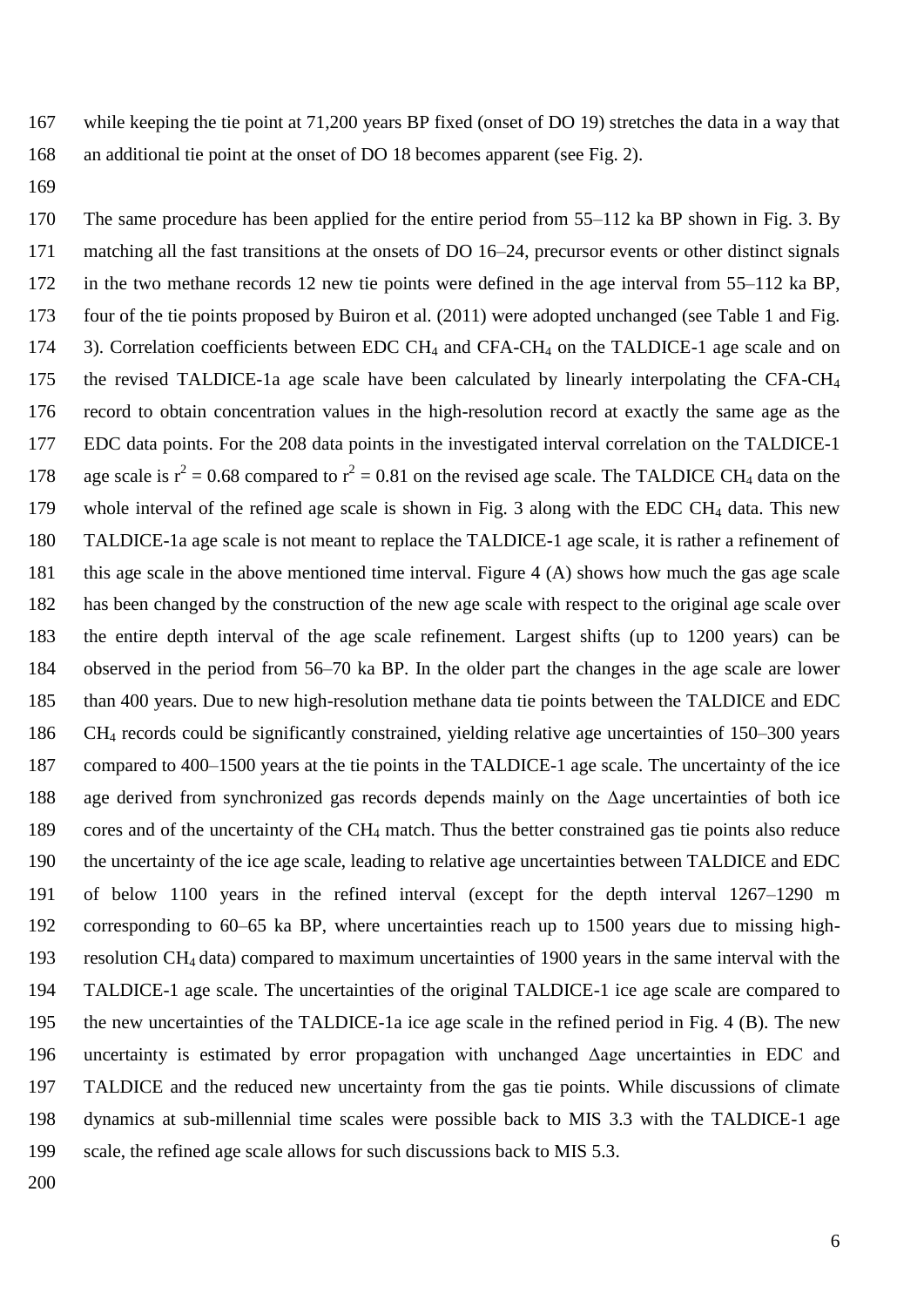For the first time the precursor event of DO 21 has clearly been detected in methane in an Antarctic ice core (see Fig. 1). It has been measured in high-resolution and discussed before in the GISP2 ice core by Grachev et al., (2007 and 2009) and, thus, has been independently verified by our measurements. Also the rapid variations of methane in the NGRIP ice core over DO 16 and 17 discussed in detail by Huber et al. [\(2006\)](#page-9-1) have not been measured before in such resolution in Antarctica. The existence not only of fast transitions during DO events in methane in both Antarctic 207 and Greenland ice cores, but now also the availability of precursor-like events in the methane records of both hemispheres allows for a discussion of the mechanisms at work at time scales of a few hundred years. However, the EDC CH<sup>4</sup> record does not show all the short events in methane due to limited depth resolution but also due to considerable smoothing of the gas records due to low 211 accumulation and temperature. In contrast the EDML CH<sub>4</sub> record [\(Capron et al., 2010;](#page-8-7) [EPICA, 2006;](#page-9-0) [Schilt et al., 2010\)](#page-10-6), which features good depth resolution in the discussed interval, shows the distinct variations over DO 15–17, which allows for even more precise synchronization with the TALDICE CH<sup>4</sup> record. Furthermore, no additional phasing uncertainty due to the bubble close-off characteristics is induced between TALDICE and EDML, since accumulation and temperature at both drilling sites are very similar. In Table 1 the corresponding tie points are also proposed for the 217 EDML ice core based on synchronization with the new TALDICE CH<sub>4</sub> record.

 To demonstrate the impact of the refinement of the TALDICE-1 age scale not only in gas records but 220 also in the surrounding ice matrix the  $Ca^{2+}$  concentration records of the TALDICE and EDC ice cores are compared on a selected interval from 54–80 ka BP. This represents an independent quantification of the validity of our approach and the quality of the revised age scale.

 Calcium in East Antarctic ice cores mainly originates from terrestrial dust from southern South America during the last glacial period [\(Delmonte et al., 2008;](#page-8-8) [Fischer et al., 2007\)](#page-9-11). Changes in the 226 flux of  $Ca^{2+}$  during this period should be synchronous across East Antarctica and can be used to 227 synchronize ice core records from this region [\(Mulvaney et al., 2000\)](#page-9-12). Thus, we compare the  $Ca^{2+}$ 228 records to demonstrate the impact of the refined age scale on TALDICE. In Fig. 5  $Ca^{2+}$  concentrations from EDC and TALDICE are shown on the time interval from 54–80 ka BP on the EDC3 and the original TALDICE-1 age scales (A), and the refined TALDICE-1a age scale (B), 231 respectively. In general,  $Ca^{2+}$  concentrations are approximately three times lower in TALDICE than 232 the respective concentrations in the EDC ice core (note different scales of the ordinates in Figs. 4 A 233 and B) over the discussed interval. The relative variations of the two  $Ca^{2+}$  records show high correlation as expected according to Mulvaney et al. [\(2000\)](#page-9-12). However, the variations are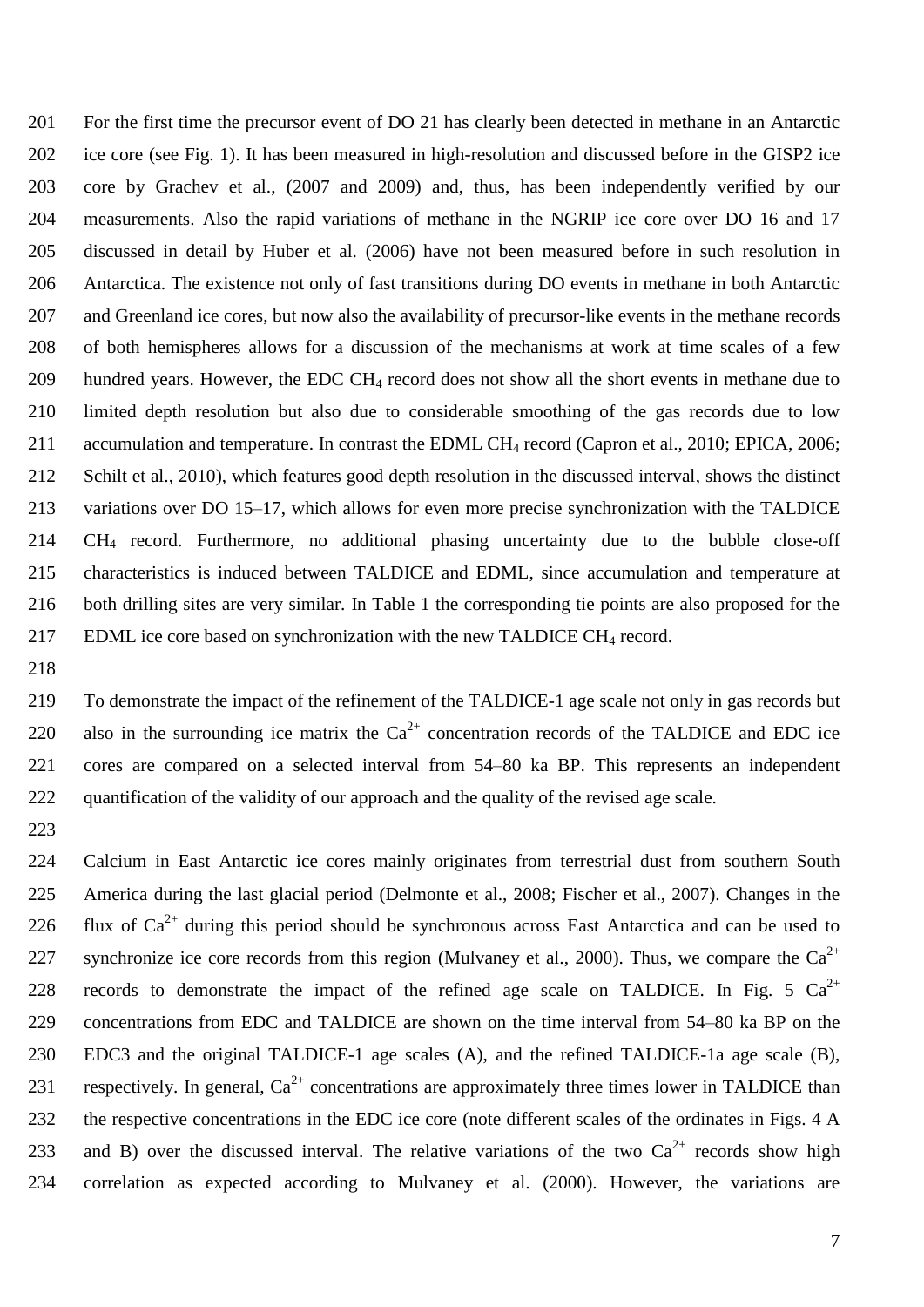substantially shifted in time when using the original TALDICE-1 age scale [\(Buiron et al., 2011\)](#page-8-5) (see 236 Fig. 5 A). Especially between 60 and 70 ka BP (covering DO 17-19) where highest  $Ca^{2+}$  concentrations are reached a temporal shift towards older ages in the order of 1000 years becomes apparent.

240 When using the refined TALDICE-1a age scale instead (Fig. 5 B) the variations in the  $Ca^{2+}$  records are in phase within the error limits, confirming the improved consistency of the TALDICE-1a age scale and the EDC3 age scale compared to the TALDICE-1 age scale. Correlation of the TALDICE 243 and EDC Ca<sup>2+</sup> records (246 data points each) in this interval is increased from  $r^2 = 0.71$  using 244 TALDICE-1 to  $r^2 = 0.89$  when the refined TALDICE-1a age scale is applied. Thus, not only in the interval where the largest corrections in the gas age scale have been applied (around DO 17, see Figs. 1 and 2), but also in other sections of the refined interval a substantial improvement of the synchronization in both the gas and the ice age scale has been achieved by the use of the new high- resolution methane data. The first methane tie point of the refined age scale is at 55,150 years BP (see Table 1) in the gas age, corresponding to an age of the surrounding ice of 56,300 years BP. Thus, the ice age scale is readjusted only for ages older than 56,3 ka BP as can be seen in Fig. 5 B. Δage modeled by Buiron et al. [\(2011\)](#page-8-5) is slightly overestimated in the age interval 55-67 ka BP, whereas for older ages it seems to fit well with the refined TALDICE-1a age scale.

#### **4 Conclusions**

 The refined age scale TALDICE-1a for TALDICE presented in this work complements the TALDICE-1 age scale in the age interval from 55–112 ka BP. This refinement is required for investigations of climate dynamics at sub-millennial time scales not only back to 50 ka BP as with the TALDICE-1 age scale but back to MIS 5.3 at 110 ka BP. In particular, precise north-south synchronization is essential for the study of interhemispheric connections [\(Raisbeck et al., 2007;](#page-10-7) [Stocker and Johnsen, 2003\)](#page-10-8). The availability of such high-resolution CH<sup>4</sup> data allows for more precise synchronizations with future ice cores which are also analyzed with on-line CH<sup>4</sup> 262 measurements. For the present purpose, absolute calibration of the CFA-CH<sub>4</sub> measurements is not necessary. This greatly enhances the value of these data. Further improvements concerning the precision of the on-line measurements would then also allow for a better insight in the dynamics of the methane cycle on short time scales and at low concentration variations. With additional methane measurements to achieve higher resolution in the lower part of TALDICE (ages older than 130 ka 267 BP) and using  $Ca^{2+}$  for tie points in the ice matrix the synchronization of TALDICE with EDC could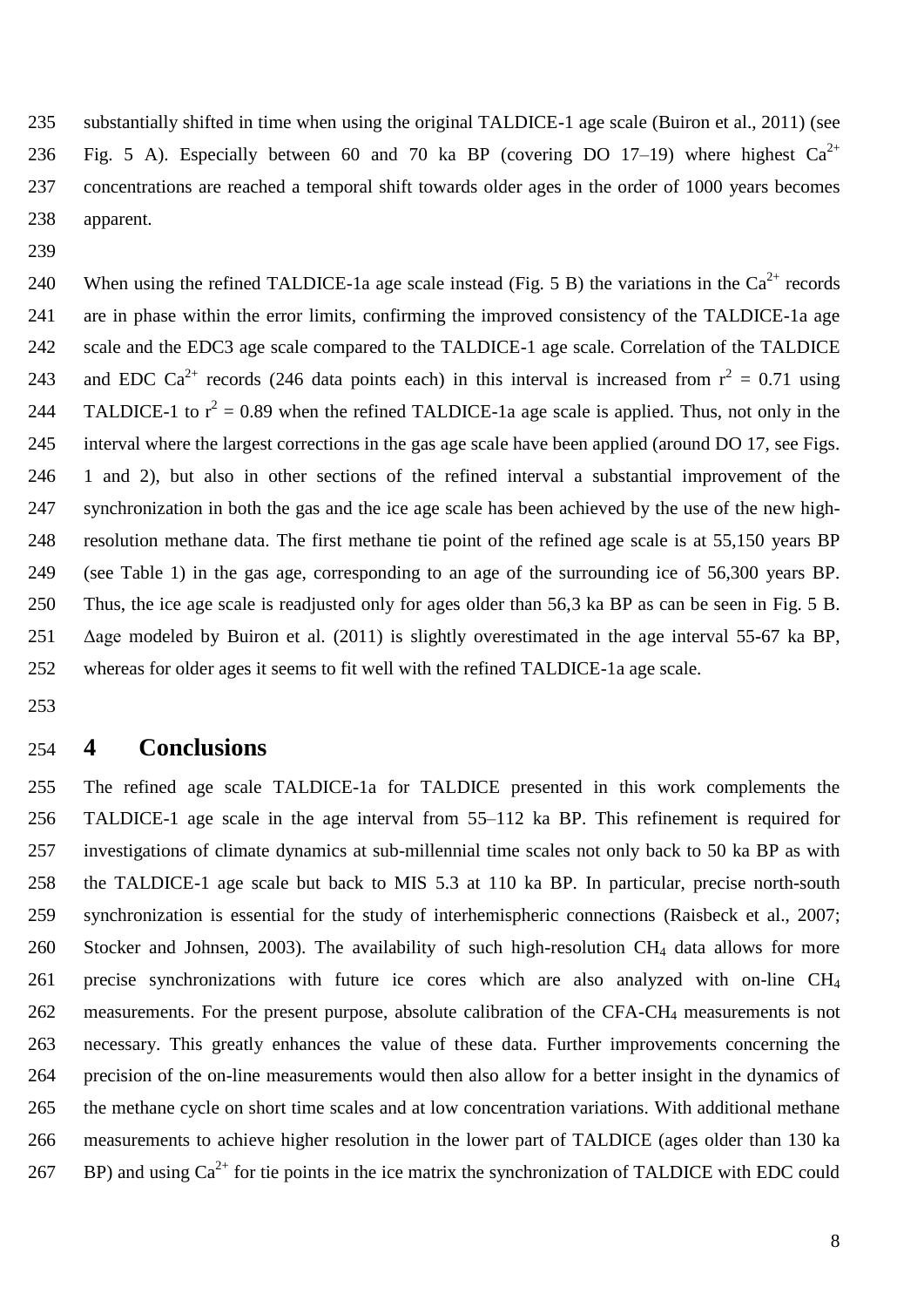further be improved in the future through the entire length of the ice core by using e.g. the inverse 269 model by Lemieux-Dudon et al. [\(2010\)](#page-9-7).

### **Acknowledgements**

 Financial support by the Swiss National Science Foundation and by the Prince Albert II of Monaco Foundation is acknowledged. The Talos Dome Ice core Project (TALDICE), a joint European programme, is funded by national contributions from Italy, France, Germany, Switzerland and the United Kingdom. Primary logistical support was provided by PNRA at Talos Dome. This is TALDICE publication no 13.

## **References**

- <span id="page-8-6"></span> Bigler, M., Röthlisberger, R., Lambert, F., Stocker, T. F., and Wagenbach, D.: Aerosol deposited in East Antarctica over the last glacial cycle: Detailed apportionment of continental and sea-salt contributions, J. Geophys. Res., 111, D08205, doi:10.1029/2005JD006469, 2006.
- <span id="page-8-1"></span> Blunier, T., Chappellaz, J., Schwander, J., Dallenbach, A., Stauffer, B., Stocker, T. F., Raynaud, D., Jouzel, J., Clausen, H. B., Hammer, C. U., and Johnsen, S. J.: Asynchrony of Antarctic and Greenland climate change during the last glacial period, Nature, 394, 739-743, doi:10.1038/29447, 1998.
- <span id="page-8-0"></span> Blunier, T., and Brook, E. J.: Timing of Millennial-Scale Climate Change in Antarctica and Greenland During the Last Glacial Period, Science, 291, 109-112, doi: 10.1126/science.291.5501.109, 2001.
- <span id="page-8-2"></span> Blunier, T., Spahni, R., Barnola, J. M., Chappellaz, J., Loulergue, L., and Schwander, J.: Synchronization of ice core records via atmospheric gases, Clim. Past, 3, 325-330, 2007.
- <span id="page-8-4"></span> Brook, E. J., Harder, S., Severinghaus, J. P., Steig, E. J., and Sucher, C. M.: On the Origin and Timing of Rapid Changes in Atmospheric Methane During the Last Glacial Period, Global Biogeochem. Cy., 14, 559–572, doi:10.1029/1999GB001182, 2000.
- <span id="page-8-5"></span> Buiron, D., Chappellaz, J., Stenni, B., Frezzotti, M., Baumgartner, M., Capron, E., Landais, A., Lemieux-Dudon, B., Masson-Delmotte, V., Montagnat, M., Parrenin, F., and Schilt, A.: TALDICE-1 age scale of the Talos Dome deep ice core, East Antarctica, Clim. Past, 7, 1-16, doi:10.5194/cp-7-1-2011, 2011.
- <span id="page-8-7"></span> Capron, E., Landais, A., Lemieux-Dudon, B., Schilt, A., Masson-Delmotte, V., Buiron, D., Chappellaz, J., Dahl-Jensen, D., Johnsen, S., Leuenberger, M., Loulergue, L., and Oerter, H.: 300 Synchronising EDML and NorthGRIP ice cores using  $\delta^{18}O$  of atmospheric oxygen ( $\delta^{18}O_{atm}$ ) and CH<sup>4</sup> measurements over MIS5 (80-123 kyr), Quaternary Sci. Rev., 29, 222-234, doi:10.1016/j.quascirev.2009.07.014, 2010.
- <span id="page-8-3"></span>303 Chappellaz, J., Brook, E., Blunier, T., and Malaizé, B.: CH<sub>4</sub> and  $\delta^{18}O$  of  $O_2$  records from Antarctic and Greenland ice: A clue for stratigraphic disturbance in the bottom part of the Greenland Ice Core Project and the Greenland Ice Sheet Project 2 ice cores, J. Geophys. Res., 102, 26547- 26557, 1997.
- <span id="page-8-8"></span> Delmonte, B., Andersson, P. S., Hansson, M., Schöberg, H., Petit, J. R., Basile-Doelsch, I., and Maggi, V.: Aeolian dust in East Antarctica (EPICA-Dome C and Vostok): Provenance during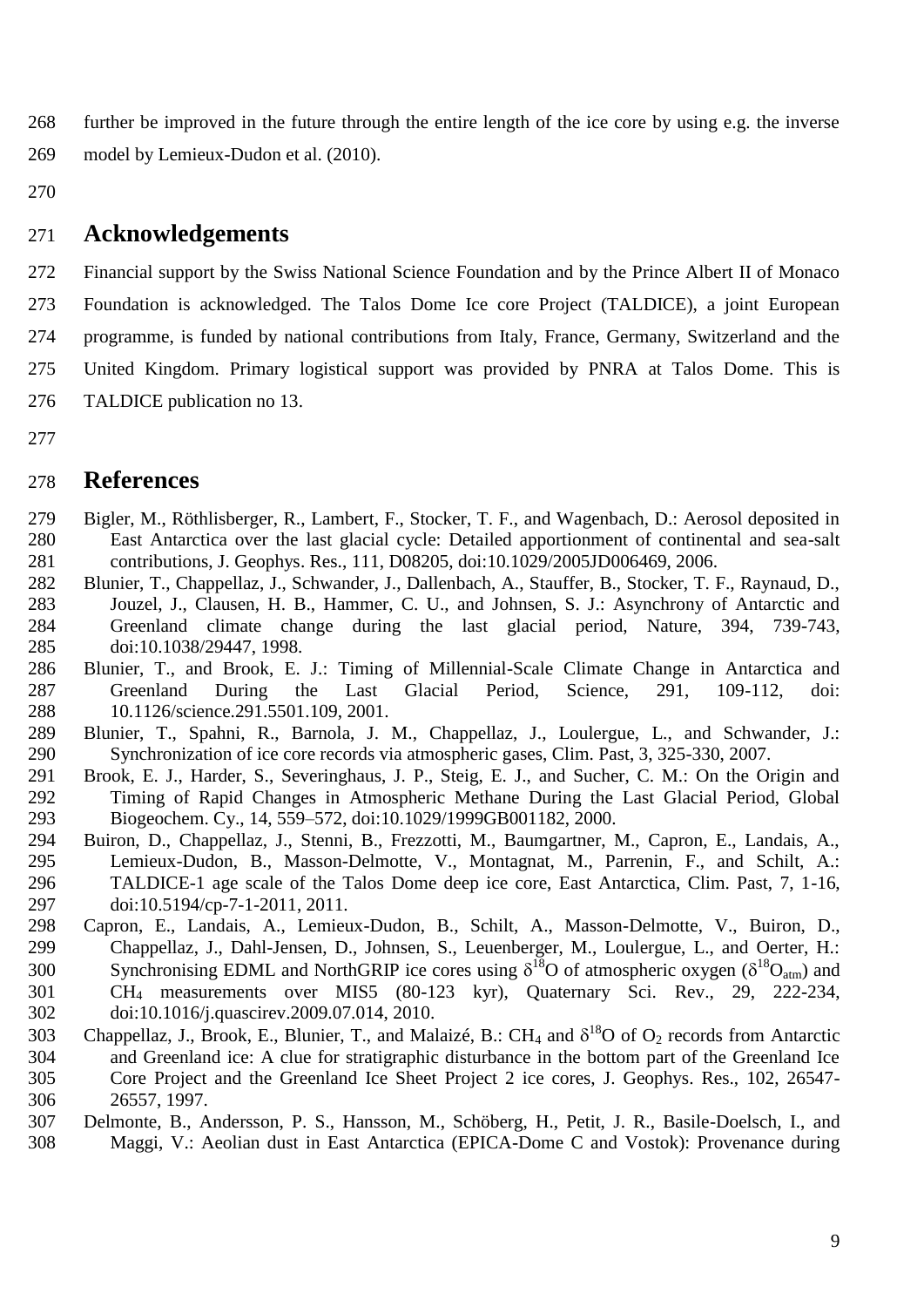- glacial ages over the last 800 kyr, Geophys. Res. Lett., 35, L07703, doi:10.1029/2008GL033382, 2008.
- <span id="page-9-0"></span> EPICA, c. m.: One-to-one coupling of glacial climate variability in Greenland and Antarctica, Nature, 444, 195-198, 2006.
- <span id="page-9-11"></span> Fischer, H., Siggaard-Andersen, M.-L., Ruth, U., Röthlisberger, R., and Wolff, E.: Glacial/interglacial changes in mineral dust and sea-salt records in polar ice cores: Sources, transport, and deposition, Rev. Geophys., 45, RG1002, doi:10.1029/2005RG000192, 2007.
- <span id="page-9-4"></span> Goujon, C., Barnola, J. M., and Ritz, C.: Modeling the densification of polar firn including heat diffusion: Application to close-off characteristics and gas isotopic fractionation for Antarctica and Greenland sites, J. Geophys. Res., 108, 4792, doi:10.1029/2002JD003319, 2003.
- Grachev, A. M., Brook, E. J., and Severinghaus, J. P.: Abrupt changes in atmospheric methane at the MIS 5b-5a transition, Geophys. Res. Lett., 34, L20703, doi:10.1029/2007GL029799, 2007.
- Grachev, A. M., Brook, E. J., Severinghaus, J. P., and Pisias, N. G.: Relative timing and variability of atmospheric methane and GISP2 oxygen isotopes between 68 and 86 ka, Global Biogeochem. Cy., 23, GB2009, doi:10.1029/2008GB003330, 2009.
- <span id="page-9-1"></span> Huber, C., Leuenberger, M., Spahni, R., Flückiger, J., Schwander, J., Stocker, T. F., Johnsen, S., Landais, A., and Jouzel, J.: Isotope calibrated Greenland temperature record over Marine Isotope Stage 3 and its relation to CH4, Earth Planet. Sc. Lett., 243, 504-519, 2006.
- <span id="page-9-9"></span> Kaufmann, P. R., Federer, U., Hutterli, M. A., Bigler, M., Schüpbach, S., Ruth, U., Schmitt, J., and Stocker, T. F.: An Improved Continuous Flow Analysis System for High-Resolution Field Measurements on Ice Cores, Environ. Sci. Technol., 42, 8044-8050, doi:10.1021/es8007722, 2008.
- <span id="page-9-5"></span>331 Köhler, P., Knorr, G., Buiron, D., Lourantou, A., and Chappellaz, J.: Abrupt rise in atmospheric  $CO<sub>2</sub>$  at the onset of the Bølling/Allerød: in-situ ice core data versus true atmospheric signals, Clim. Past, 7, 473-486, doi: 10.5194/cp-7-473-2011, 2011.
- <span id="page-9-6"></span> Landais, A., Barnola, J. M., Kawamura, K., Caillon, N., Delmotte, M., Van Ommen, T., Dreyfus, G., Jouzel, J., Masson-Delmotte, V., Minster, B., Freitag, J., Leuenberger, M., Schwander, J., Huber, 336 C., Etheridge, D., and Morgan, V.: Firn-air  $\delta^{15}N$  in modern polar sites and glacial-interglacial ice: a model-data mismatch during glacial periods in Antarctica?, Quaternary Sci. Rev., 25, 49-62, 2006.
- <span id="page-9-3"></span> Lelieveld, J., Crutzen, P. J., and Dentener, F. J.: Changing concentration, lifetime and climate forcing of atmospheric methane, Tellus B, 50, 128-150, doi: 10.1034/j.1600-0889.1998.t01-1-00002.x, 1998.
- <span id="page-9-7"></span> Lemieux-Dudon, B., Blayo, E., Petit, J.-R., Waelbroeck, C., Svensson, A., Ritz, C., Barnola, J.-M., Narcisi, B. M., and Parrenin, F.: Consistent dating for Antarctic and Greenland ice cores, Quaternary Sci. Rev., 29, 8-20, doi: 10.1016/j.quascirev.2009.11.010, 2010.
- <span id="page-9-10"></span> Loulergue, L., Parrenin, F., Blunier, T., Barnola, J. M., Spahni, R., Schilt, A., Raisbeck, G., and Chappellaz, J.: New constraints on the gas age-ice age difference along the EPICA ice cores, 0- 50 kyr, Clim. Past, 3, 527-540, 2007.
- <span id="page-9-2"></span> Loulergue, L., Schilt, A., Spahni, R., Masson-Delmotte, V., Blunier, T., Lemieux, B., Barnola, J.-M., Raynaud, D., Stocker, T. F., and Chappellaz, J.: Orbital and millennial-scale features of atmospheric CH<sup>4</sup> over the past 800,000 years, Nature, 453, 383-386, 2008.
- <span id="page-9-12"></span> Mulvaney, R., Röthlisberger, R., Wolff, E. W., Sommer, S., Schwander, J., Hutterli, M. A., and Jouzel, J.: The transition from the Last Glacial Period in inland and near-coastal Antarctica, Geophys. Res. Lett., 27, 2673-2676, doi:10.1029/1999GL011254, 2000.
- <span id="page-9-8"></span> Parrenin, F., Barnola, J. M., Beer, J., Blunier, T., Castellano, E., Chappellaz, J., Dreyfus, G., Fischer, H., Fujita, S., Jouzel, J., Kawamura, K., Lemieux-Dudon, B., Loulergue, L., Masson-Delmotte, V., Narcisi, B., Petit, J. R., Raisbeck, G., Raynaud, D., Ruth, U., Schwander, J., Severi, M., Spahni, R., Steffensen, J. P., Svensson, A., Udisti, R., Waelbroeck, C., and Wolff, E.: The EDC3
- chronology for the EPICA Dome C ice core, Clim. Past, 3, 485-497, 2007.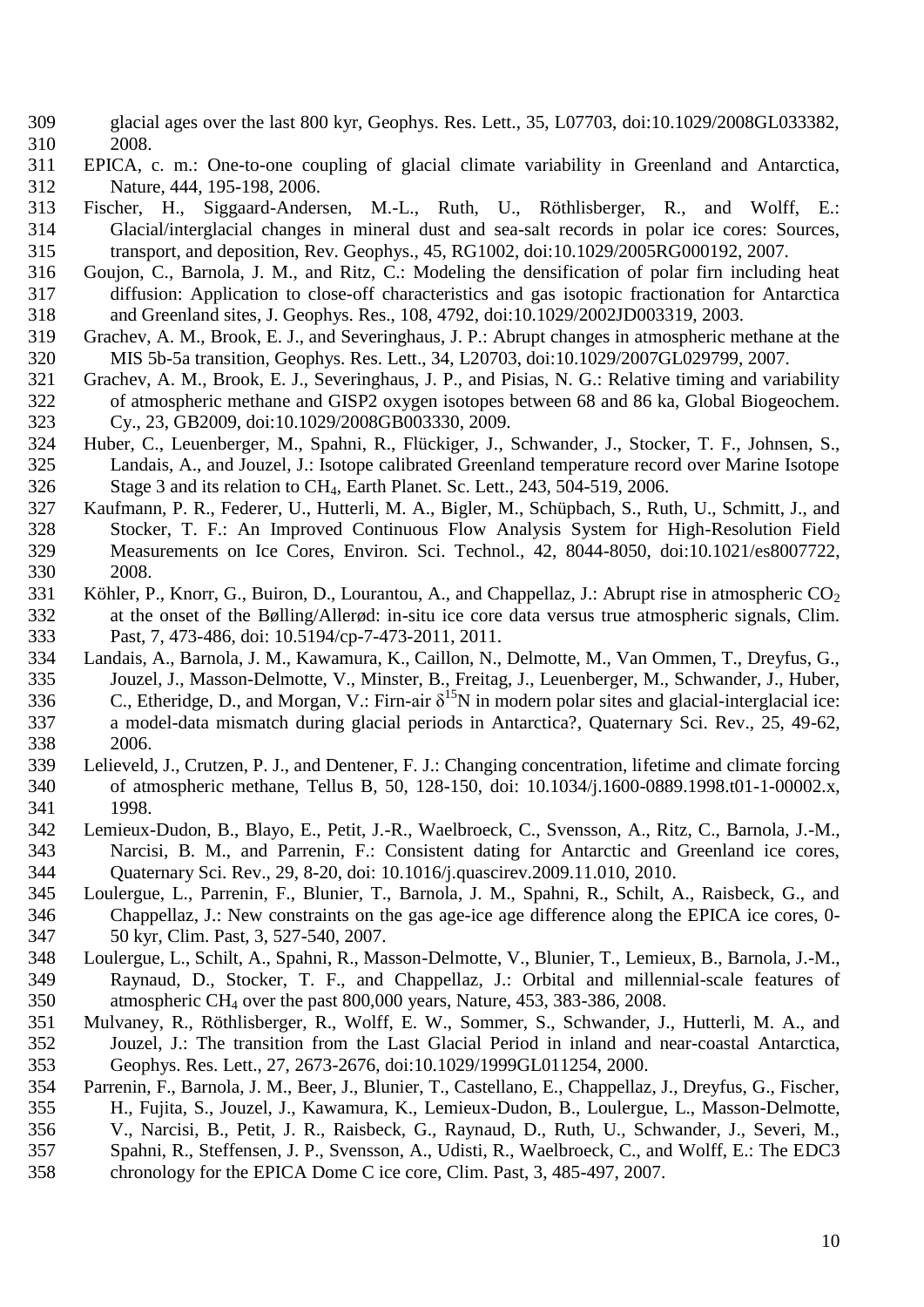- <span id="page-10-7"></span> Raisbeck, G. M., Yiou, F., Jouzel, J., and Stocker, T. F.: Direct north-south synchronization of abrupt climate change record in ice cores using Beryllium 10, Clim. Past, 3, 541-547, 2007.
- <span id="page-10-5"></span> Röthlisberger, R., Bigler, M., Hutterli, M., Sommer, S., Stauffer, B., Junghans, H. G., and Wagenbach, D.: Technique for Continuous High-Resolution Analysis of Trace Substances in Firn and Ice Cores, Environ. Sci. Technol., 34, 338-342, doi:10.1021/es9907055, 2000.
- <span id="page-10-6"></span> Schilt, A., Baumgartner, M., Blunier, T., Schwander, J., Spahni, R., Fischer, H., and Stocker, T. F.: Glacial-interglacial and millennial-scale variations in the atmospheric nitrous oxide concentration during the last 800,000 years, Quaternary Sci. Rev., 29, 182-192, doi:10.1016/j.quascirev.2009.03.011, 2010.
- <span id="page-10-4"></span> Schüpbach, S., Federer, U., Kaufmann, P. R., Hutterli, M. A., Buiron, D., Blunier, T., Fischer, H., and Stocker, T. F.: A New Method for High-Resolution Methane Measurements on Polar Ice Cores Using Continuous Flow Analysis, Environ. Sci. Technol., 43, 5371-5376, doi:10.1021/es9003137, 2009.
- <span id="page-10-2"></span> Schwander, J., Barnola, J. M., Andrié, C., Leuenberger, M., Ludin, A., Raynaud, D., and Stauffer, B.: The Age of the Air in the Firn and the Ice at Summit, Greenland, J. Geophys. Res., 98, 2831- 2838, 1993.
- <span id="page-10-3"></span> Spahni, R., Schwander, J., Flückiger, J., Stauffer, B., Chappellaz, J., and Raynaud, D.: The attenuation of fast atmospheric CH<sup>4</sup> variations recorded in polar ice cores, Geophys. Res. Lett., 30, 1571, doi:10.1029/2003GL017093, 2003.
- <span id="page-10-0"></span> Spahni, R., Chappellaz, J., Stocker, T. F., Loulergue, L., Hausammann, G., Kawamura, K., Fluckiger, J., Schwander, J., Raynaud, D., Masson-Delmotte, V., and Jouzel, J.: Atmospheric Methane and Nitrous Oxide of the Late Pleistocene from Antarctic Ice Cores, Science, 310, 1317- 1321, 10.1126/science.1120132, 2005.
- <span id="page-10-8"></span> Stocker, T. F., and Johnsen, S. J.: A minimum thermodynamic model for the bipolar seesaw, Paleoceanography, 18, 1087, doi:10.1029/2003PA000920, 2003.
- <span id="page-10-1"></span>Warneck, P.: Chemistry of the Natural Atmosphere, 2nd ed., Academic Press, 927 pp., 1988.
- 
- 
- 
- 
- 
- 
- 
- 
- 
- 
- 
- 

- 
- 
-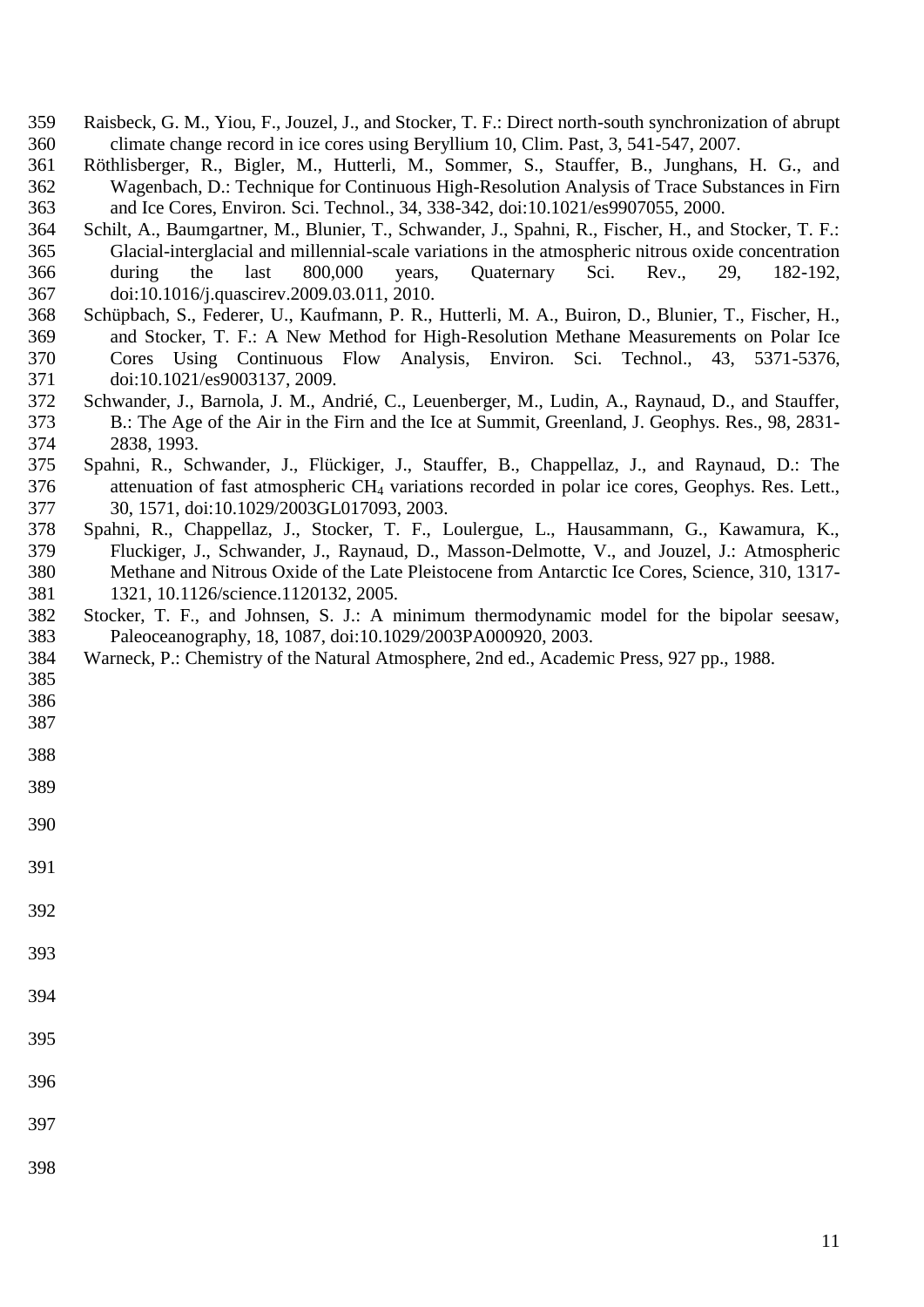

 **Fig. 1.** The EDC CH<sup>4</sup> record (blue diamonds) on the EDC3 age scale is compared to the TALDICE CH<sup>4</sup> record (black diamonds, Buiron et al., 2011) on the TALDICE-1 age scale. The new high- resolution CH<sup>4</sup> record (orange line) is also shown on the TALDICE-1 age scale. Dashed lines indicate the tie points of the TALDICE-1 age scale used by Buiron et al. [\(2011\)](#page-8-5). Bold italic numbers indicate Dansgaard-Oeschger (DO) events.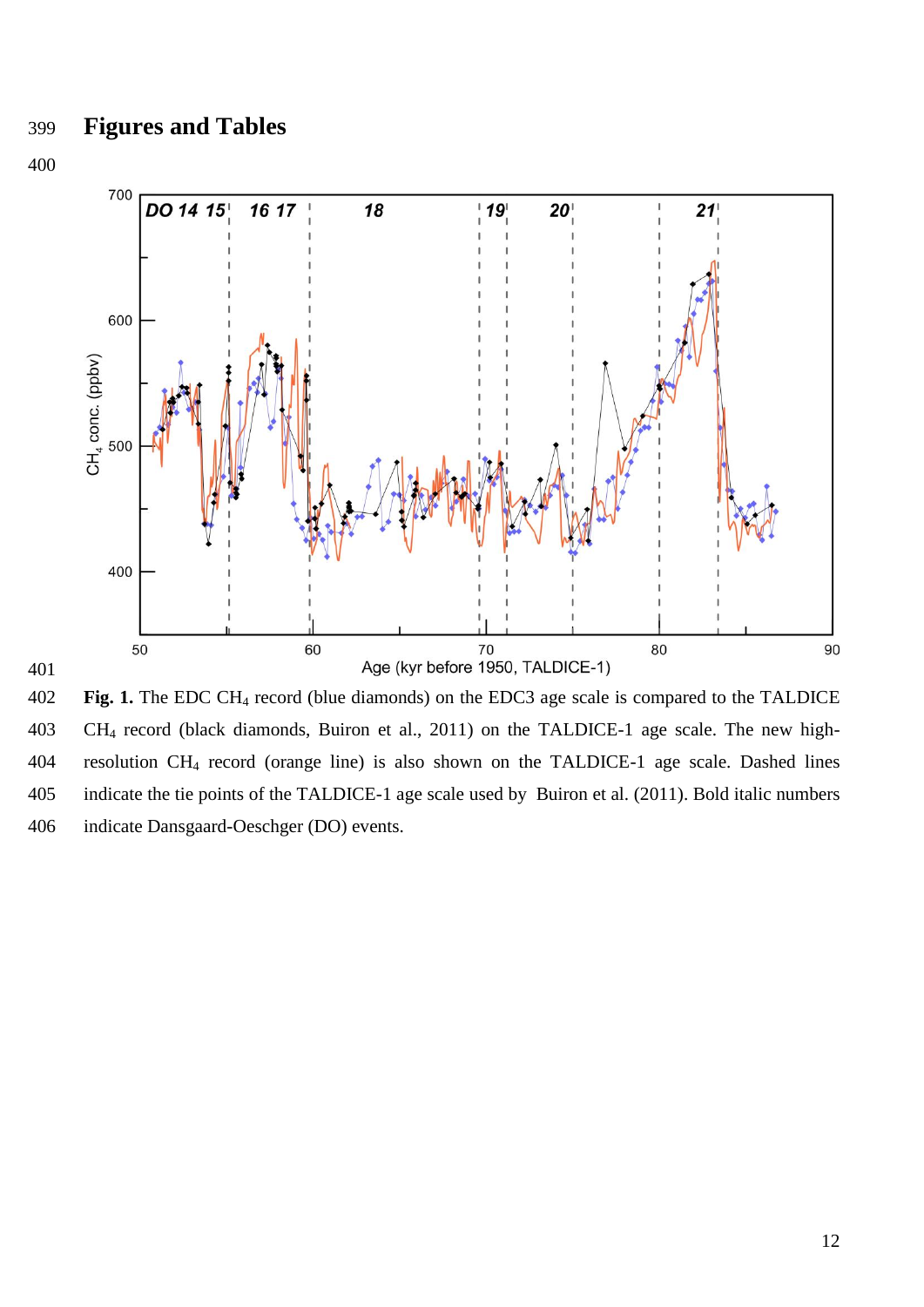

 **Fig. 2.** The TALDICE CH<sup>4</sup> records (black diamonds: discrete data [\(Buiron et al., 2011\)](#page-8-5); orange line: 409 new high-resolution data with the light orange band indicating a  $\pm 3\%$  error band) plotted on the 410 refined TALDICE-1a age scale in comparison with the EDC CH<sub>4</sub> record (blue diamonds) on the EDC3 age scale. Dashed lines indicate new tie points of the TALDICE-1a age scale; bold italic numbers indicate Dansgaard-Oeschger (DO) events.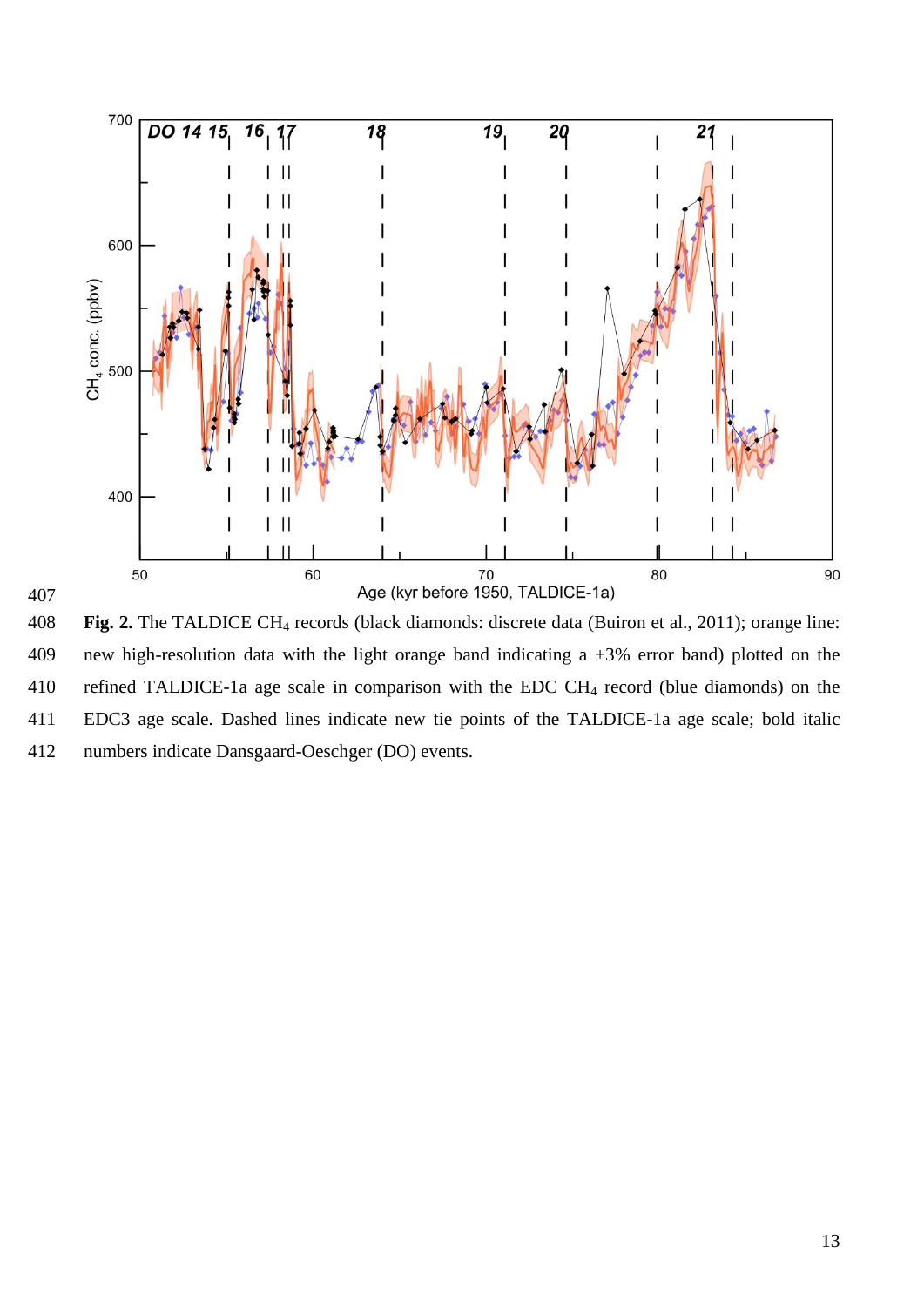

 **Fig. 3.** The CH<sup>4</sup> records (EDC: blue diamonds, discrete TALDICE data: black diamonds, new high resolution TALDICE data: orange line) on the whole interval from 55–112 ka BP where the TALDICE-1 age scale has been refined. Bold dashed lines indicate the new tie point; fine dashed lines indicate tie points adopted from the TALDICE-1 age scale; bold italic numbers indicate Dansgaard-Oeschger (DO) events.

- 
- 
- 
- 
- 
- 
-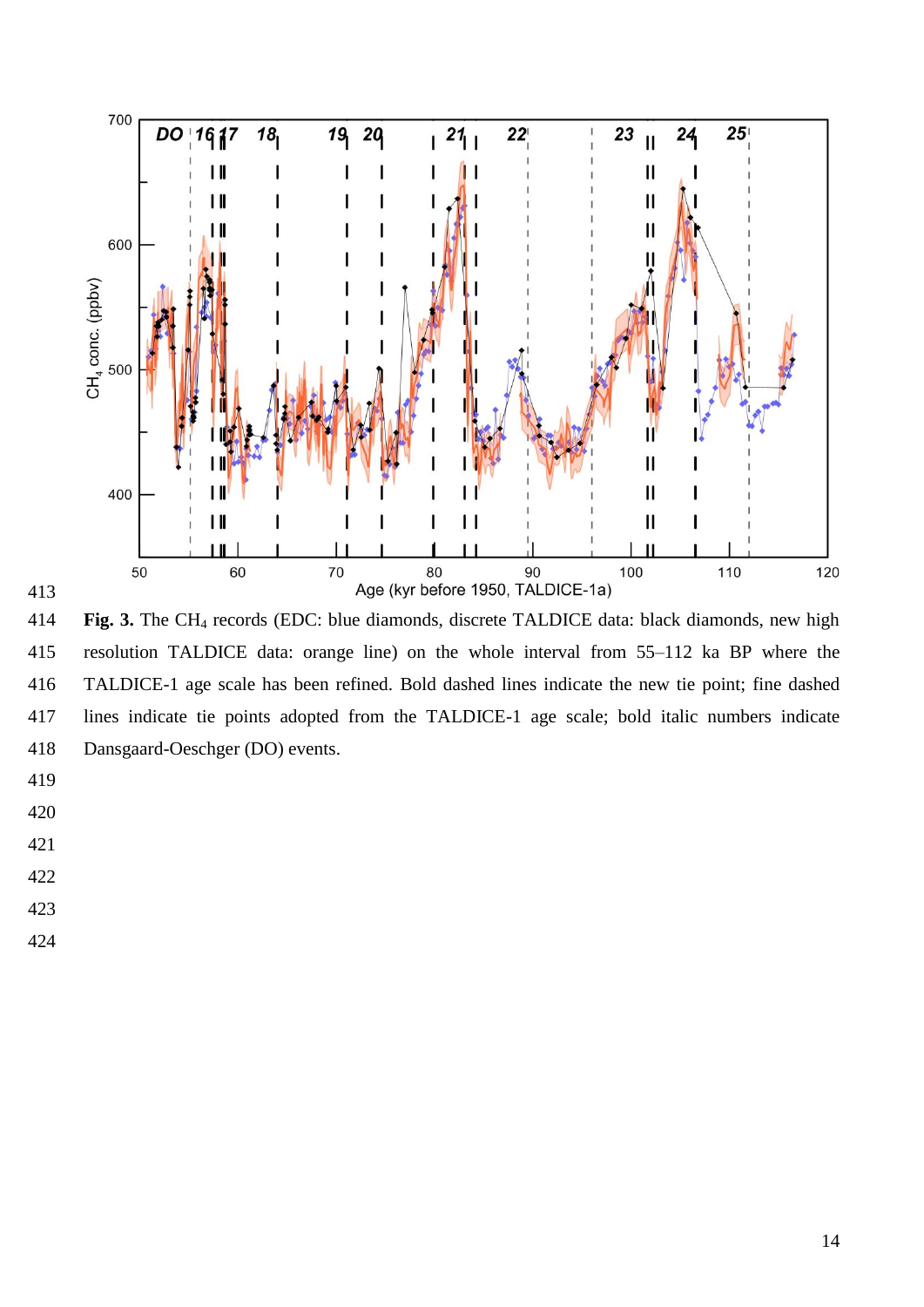

 **Fig. 4. (A)** The ice age differences of the refined TALDICE-1a age scale compared to TALDICE-1 (the age difference is defined as TALDICE-1a age subtracted by the TALDICE-1 age at the respective depth). **(B)** Age uncertainties of the original TALDICE-1 ice age scale (red line, [Buiron et](#page-8-5)  [al., 2011\)](#page-8-5) and the reduced uncertainties of the refined TALDICE-1a ice age scale (black line), respectively. The corresponding age (TALDICE-1a) is indicated on top.

- 
- 
- 
- 
- 
- 
- 
-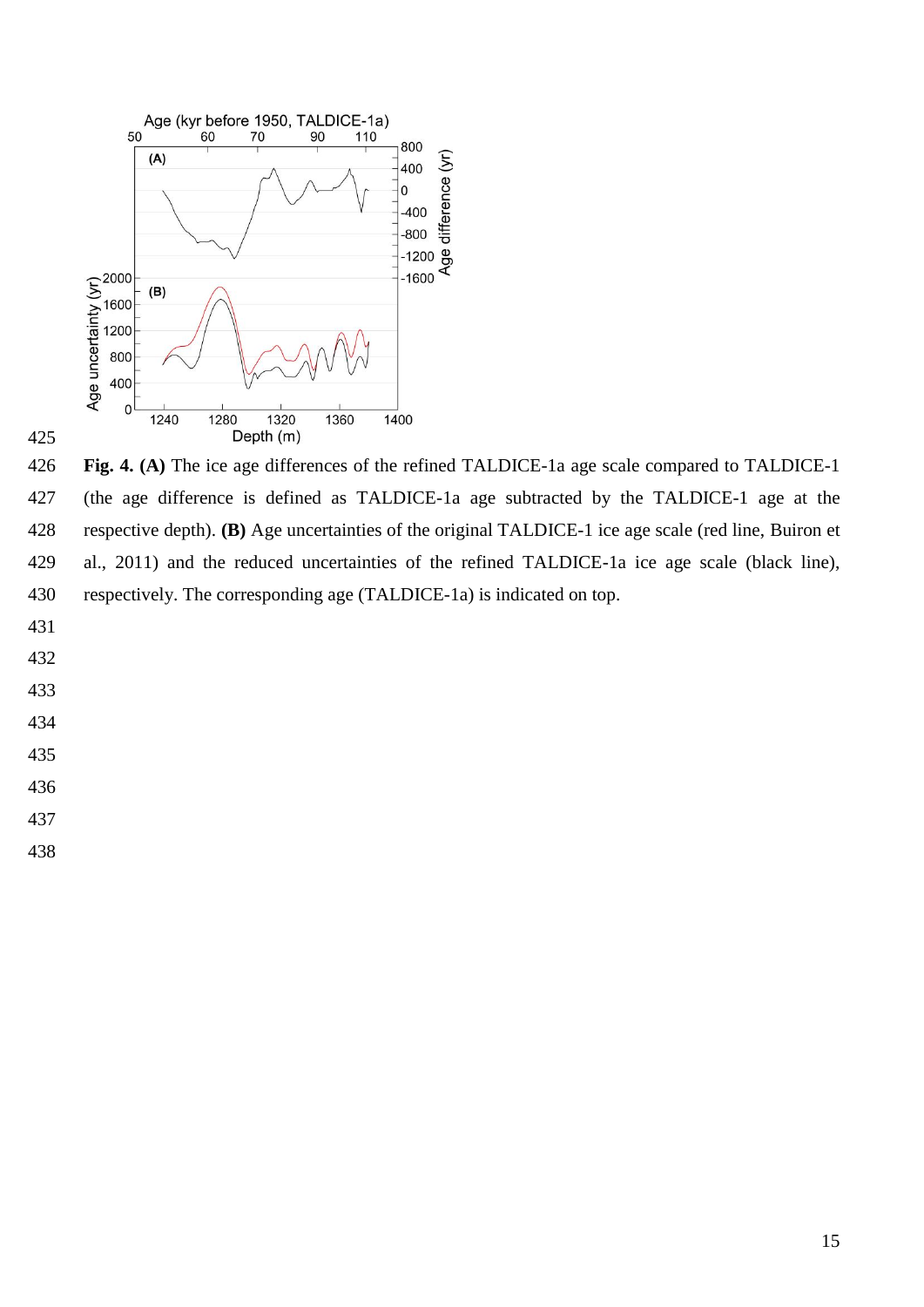

440 **Fig. 5.** The Ca<sup>2+</sup> records from EDC (black line, Bigler et al., 2006) on the EDC3 age scale and from TALDICE (orange line, new data) on the original TALDICE-1 age scale (A) and the refined TALDICE-1a age scale (B), respectively, are compared on the interval from 54–80 ka BP. EDC data are shown as 1 m averages, TALDICE data as 50 cm averages. TALDICE data are interpolated to fit the EDC data at the respective ages. Bold italic numbers indicate Dansgaard-Oeschger (DO) events.

- 
- 
- 
- 
- 
- 
- 
- 
- 
- 
- 
-